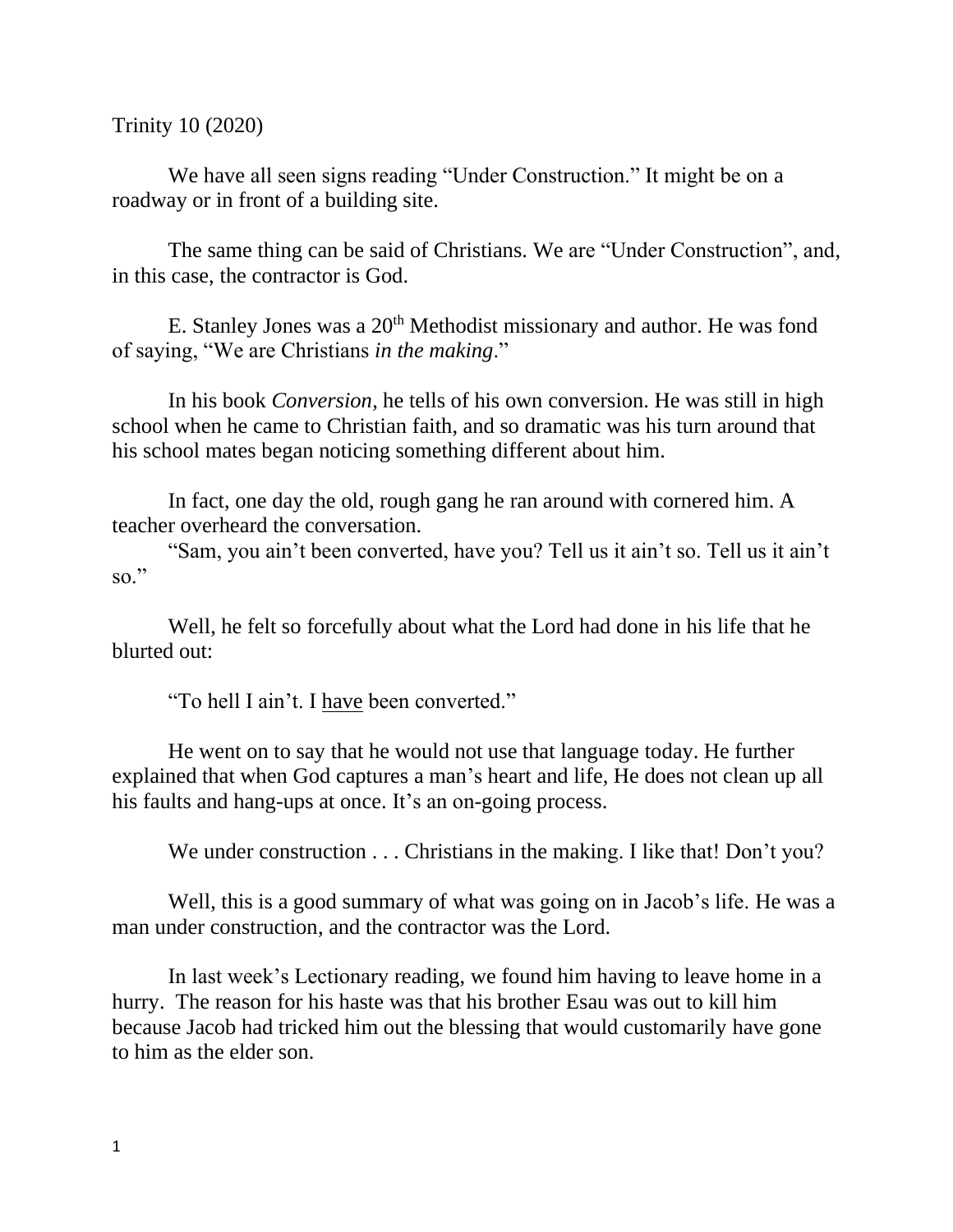As the sun began to go down, Jacob camped at a place which would later be called Bethel. There, with only a stone for a pillow, God found him and granted him a vision of a ladder or perhaps ziggurat leading up to heaven.

It would be through Jacob's offspring that such a ladder would be built, that the span between man and God would be bridge, that a Mediator would come.

I think it would be correct to say that Jacob was 'converted' that night . . . his life was turned around. He went from being a trickster to a vessel chosen by God.

The next morning he responded to God's call by pledging his fidelity to the God of his grandfather Abraham and father Isaac. More than that, he promised to give back to God a tenth of all that God gave him.

There was nothing phony about Jacob's turn around, but God was not finished with him, as we learn in today's Old Testament reading.

As it opens, 20 years have passed, and now Jacob is on the way back to the land of his birth and the land God had promised to give his descendants.

More than that, he is not coming home empty handed.

God had richly blessed him during his stay in Haran, the city of his mother Rebekah's people.

There Jacob had acquired much livestock, two wives and a parcel of children. What more could any man want in life?

No doubt he was excited about going home, but also fearful because of what Esau might do.

And so, he did what many have done down through the years when faced with danger. He prayed. He asked for God's protection.

But something else happened that night. A mysterious man showed up who wrestled with him all night. Even though this man was superior in strength, Jacob would not concede. Finally, as day was breaking, the man touched Jacob's thigh, resulting in him not being able to walk without a limp.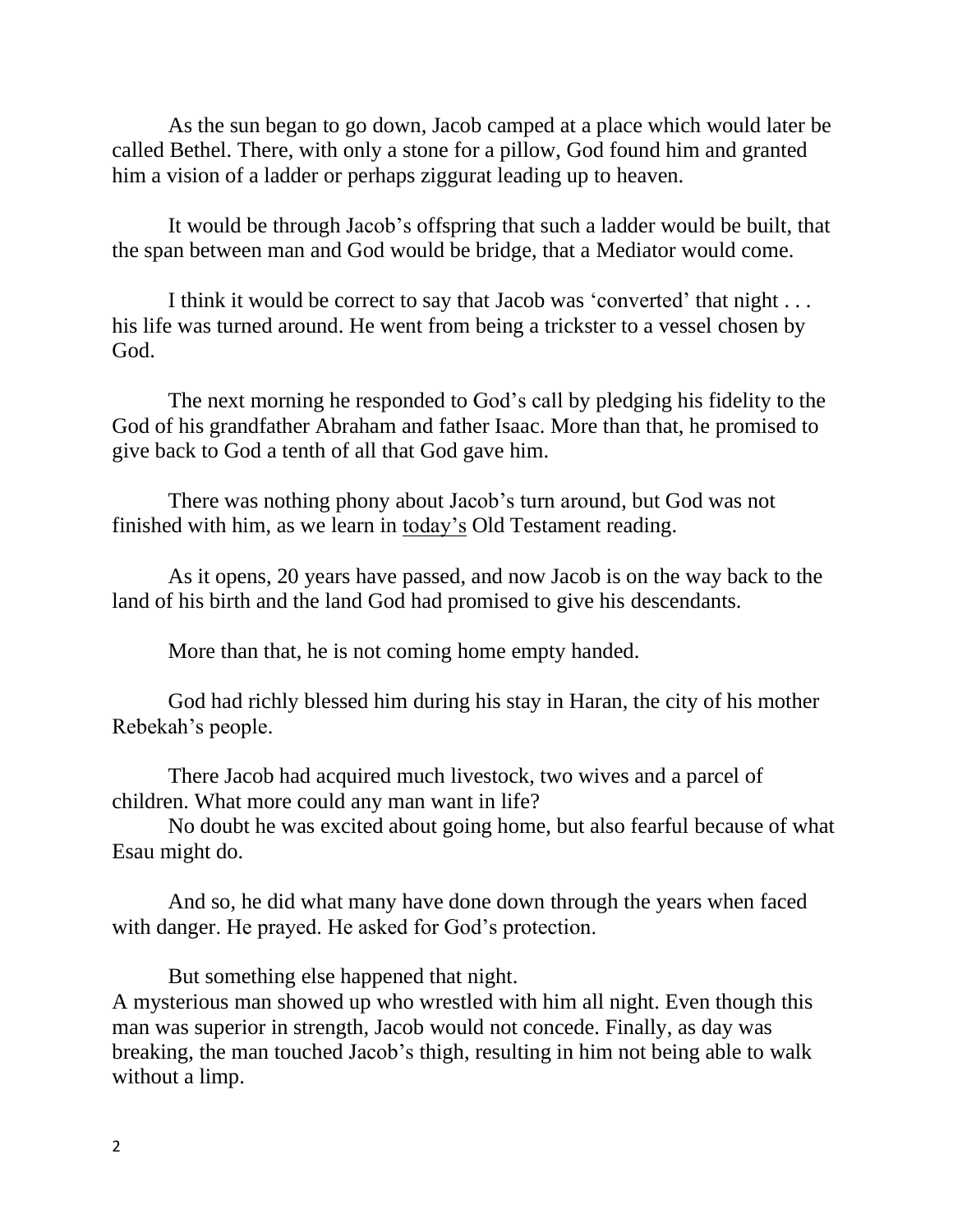We might say Jacob won by losing. What do I mean by this statement? Well this. As it turned out this mysterious stranger was none other than the angel of the Lord, perhaps a manifestation of the pre-incarnate Christ.

What seems to be going here is that God has to 'break' Jacob in order to make him. He has to render him weak in order to make him strong.

I think we are right in seeing a parallel between Jacob's limp and Paul's 'thorn in the flesh' in the New Testament.

God permitted both for the self-same purpose: to keep the one so afflicted reliant on Himself. To fit him for service.

And I suppose God still, at times, employs this tactic. He leaves with us some weakness, not to break us but to make us.

So, if you have gone to the Lord and asked Him to take away something in your life that is painful and He hasn't done so, it's not because He is on the phone with several other people and is unable to take your call right now.

It may well be that He plans to give you something better, namely His strength and abiding presence. When you are weak, He is strong.

But Jacob gets more than a limp out of this encounter with the Almighty. He also gets a new name.

No longer is he to be called Jacob, the grasper and trickster, but Israel. This new name means something on the order of "one who strives with God and prevails."

Jacob is now in a position to fulfil God's covenant purposes, namely to be the progenitor of the 12 tribes of Israel. It will be from one of these tribes – the tribe of Judah – that Jesus the Saviour will come.

Even with this new name, I think it is safe to say God was not finished with him. More work was needed.

And isn't the same true with us? Remember what E. Stanley Jones said: We are Christians in the making.

And, as with Jacob, for that to take place some 'wrestling' may be required.